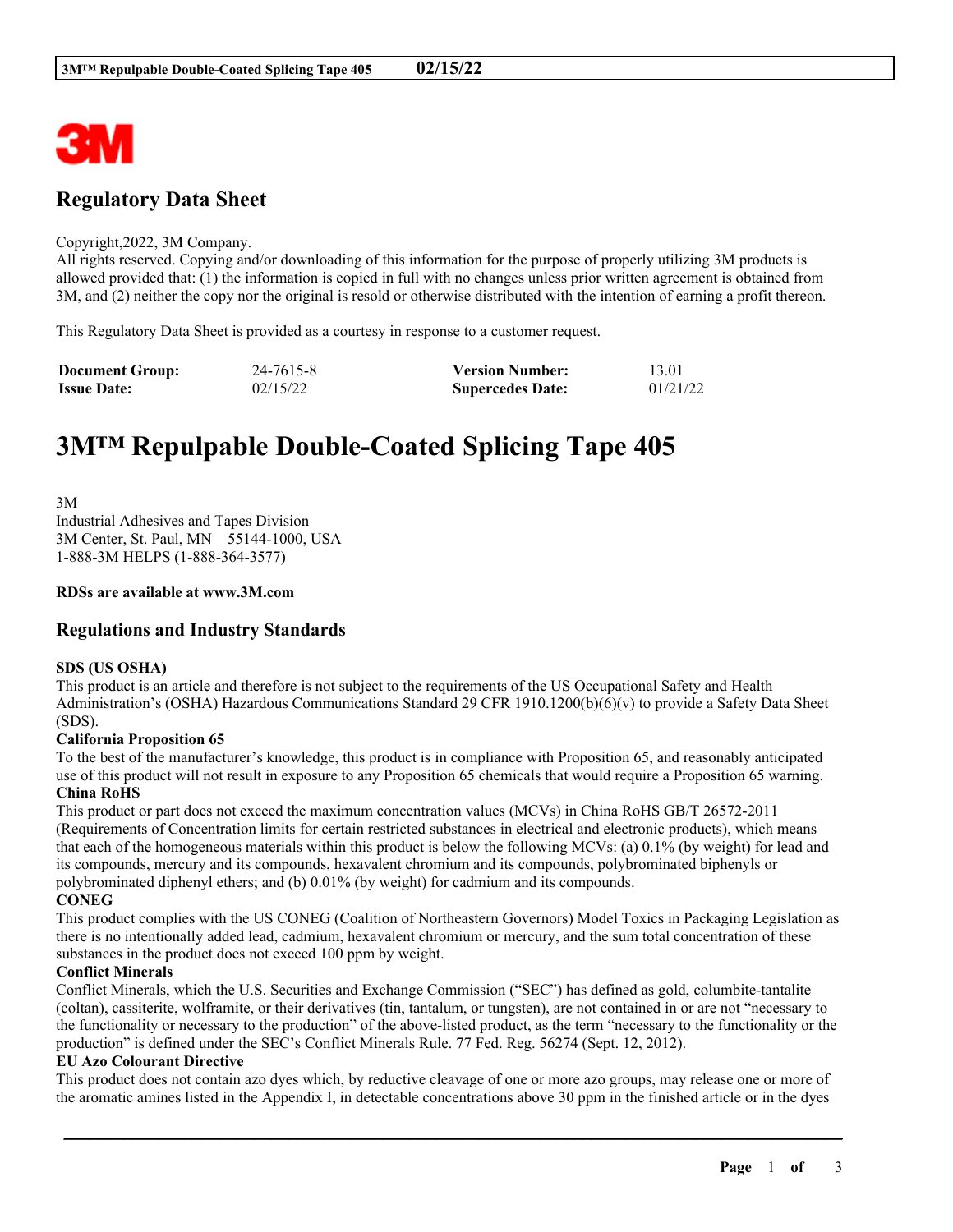parts thereof, according to the testing method established in accordance with Article 2a of this European Commission Directive 2002/61/EC (2004/21/EC).

#### **EU REACH**

This product is an article, without intended release of a chemical substance, under the Regulation No 1907/2006 of the European Parliament and the Council concerning the Registration, Evaluation, Authorisation and Restriction of Chemicals (REACH) (refer to REACH, Article 3(3)). It is not a chemical preparation. Therefore, it is not subject to the (pre)-registration or the registration process. It does not require a safety data sheet.

#### **EU REACH**

This product, including any article that the product is composed of, does not contain at greater than 0.1% by weight a Substance of Very High Concern (SVHC) substance identified according to Article 59 of REACH. This declaration reflects the substances on the candidate SVHC list, effective January 2022.

#### **EU RoHS**

This product does not exceed the maximum concentration values (MCVs) set under EU Directive 2011/65/EU (RoHS recast/RoHS 2), as stated in Annex II to that directive. This means that each of the homogenous materials within this product does not exceed the following MCVs: (a) 0.1% (by weight) for lead, mercury, hexavalent chromium, polybrominated biphenyls or polybrominated diphenyl ethers; and (b) 0.01% (by weight) for cadmium.

#### **Fluorinated Greenhouse Gas**

A Fluorinated Greenhouse Gas (or F-Gas) listed under Annex I and II of Regulation (EU) No 517/2014 of the European Parliament and of the Council of 16 April 2014 is not intentionally added to the product.

#### **Stockholm Agreement**

This product does not contain Persistent Organic Pollutants (POPs) at or above applicable thresholds per Annexes A, B, and C of the Stockholm Convention, May 2004 and subsequent amendments.

\_\_\_\_\_\_\_\_\_\_\_\_\_\_\_\_\_\_\_\_\_\_\_\_\_\_\_\_\_\_\_\_\_\_\_\_\_\_\_\_\_\_\_\_\_\_\_\_\_\_\_\_\_\_\_\_\_\_\_\_\_\_\_\_\_\_\_\_\_\_\_\_\_\_\_\_\_\_\_\_\_\_\_\_\_\_\_\_\_\_

# **Sustainability Advantage: Recycled content**

This product does not contain recycled content.

**TSCA Section 6**

This product is not known to contain 2,4,6-Tri-tert-butylphenol (CAS 732-26-3).

**TSCA Section 6**

This product is not known to contain Decabromodiphenyl Ether (Deca-BDE) (CAS 1163-19-5).

### **TSCA Section 6**

This product is not known to contain Hexachlorobutadiene (HCBD) (CAS 87-68-3).

#### **TSCA Section 6**

This product is not known to contain Pentachlorothiophenol (PCTP) (CAS 133-49-3).

**TSCA Section 6**

This product is not known to contain Phenol, isopropylated phosphate (3:1) (PIP (3:1)) (CAS 68937-41-7).

## **Chemicals and/or Compounds of Interest**

**4,4'-Methylenebis(2,6-Diethylaniline) (CAS 13680-35-8)** : Not intentionally added. **Alkylphenol (AP)** : Not intentionally added. **Alkylphenolethoxylates (APE)** : Not intentionally added. **Antimony and (Sb) Compounds** : Not intentionally added. **Aromatic Amines** : Not intentionally added. **Arsenic and (As) Compounds** : Not intentionally added. **Asbestos** : Not intentionally added. **Azocolorants and Azodyes** : Not intentionally added. **Beryllium and (Be) Compounds** : Not intentionally added. **Bismuth and (Bi) Compounds** : Not intentionally added. **Bisphenol A (BPA) (CAS 80-05-7)** : Not intentionally added. **Butyl Benzyl Phthalate (BBP) (CAS 85-68-7)** : Not intentionally added. **Cadmium and (Cd) Compounds** : Not intentionally added. **Chlorinated Paraffins, Short Chain** : Not intentionally added. **Cobalt and (Co) Compounds** : Not intentionally added. **Crystalline Silica** : Not intentionally added. **Decabromodiphenyl Ether (Deca-BDE) (CAS 1163-19-5)** : Not intentionally added. **Di(2-Ethylhexyl) Phthalate (DEHP) (CAS 117-81-7)** : Not intentionally added.